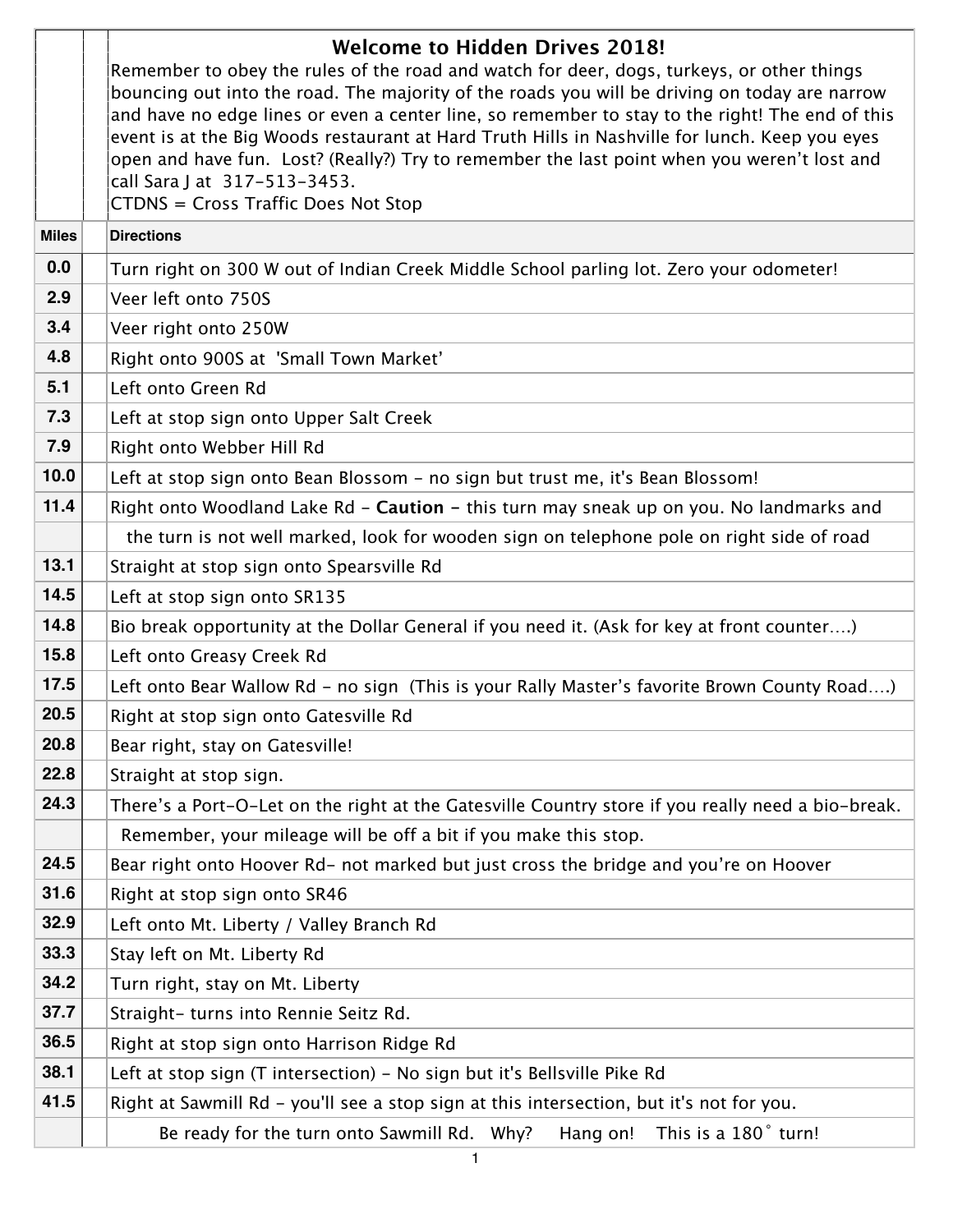| 42.3 | Left onto Sprague Rd                                                                                                                                                                                                                                                                                                   |
|------|------------------------------------------------------------------------------------------------------------------------------------------------------------------------------------------------------------------------------------------------------------------------------------------------------------------------|
| 43.8 | Straight, stay on Sprague Rd. You have the right of way! (But, let's be careful!)                                                                                                                                                                                                                                      |
| 44.2 | Straight at stop sign (700W / Sprague Rd)                                                                                                                                                                                                                                                                              |
| 44.5 | Right at yield sign onto 525 S (Ohio Chapel on corner)                                                                                                                                                                                                                                                                 |
| 45.2 | Left onto Becks Grove Rd                                                                                                                                                                                                                                                                                               |
| 51.8 | Left onto SR135                                                                                                                                                                                                                                                                                                        |
| 54.1 | Go left and stay on SR135!                                                                                                                                                                                                                                                                                             |
| 56.7 | Right onto Houston Rd (Look for Salt Creek Winery sign right before turn)                                                                                                                                                                                                                                              |
| 59.1 | Right at stop sign onto 975N (Buffalo Pike)                                                                                                                                                                                                                                                                            |
| 61.0 | Left onto County Rd 650                                                                                                                                                                                                                                                                                                |
| 63.7 | Straight at stop sign onto SR135                                                                                                                                                                                                                                                                                       |
| 64.0 | Straight onto Christianburg Rd - Ignore that big arrow!                                                                                                                                                                                                                                                                |
| 68.0 | Left at stop sign onto Bellsville Pike                                                                                                                                                                                                                                                                                 |
| 69.0 | Right at stop sign onto SR135                                                                                                                                                                                                                                                                                          |
| 69.5 | Right onto Valley Branch Rd                                                                                                                                                                                                                                                                                            |
| 74.0 | Left at stop sign onto SR46                                                                                                                                                                                                                                                                                            |
| 77.7 | Right onto Old SR46 (across from park entrance, look for CYO Camp sign)                                                                                                                                                                                                                                                |
| 79.7 | Turn into Big Woods at Hard Truth Hills. Follow the signs for the restaurant.                                                                                                                                                                                                                                          |
|      | There's a short stretch of pea gravel, but unless you got lost, it's the only gravel you've driven<br>on all day. Park your car and come inside! We'll be seated on the left past the fireplace area.<br>Restrooms are on right past the hostess station.                                                              |
|      |                                                                                                                                                                                                                                                                                                                        |
|      |                                                                                                                                                                                                                                                                                                                        |
|      | Thanks for coming out for Hidden Drives. I hope you had a good time<br>To return to Indy, the two easiest ways are: 1) Take SR46 East to I-65 and head north.<br>2) Take IN 135 North through Nashville then left on SR252 to SR37 and head north.<br>Of course, you could take a back road to get home! Much more fun |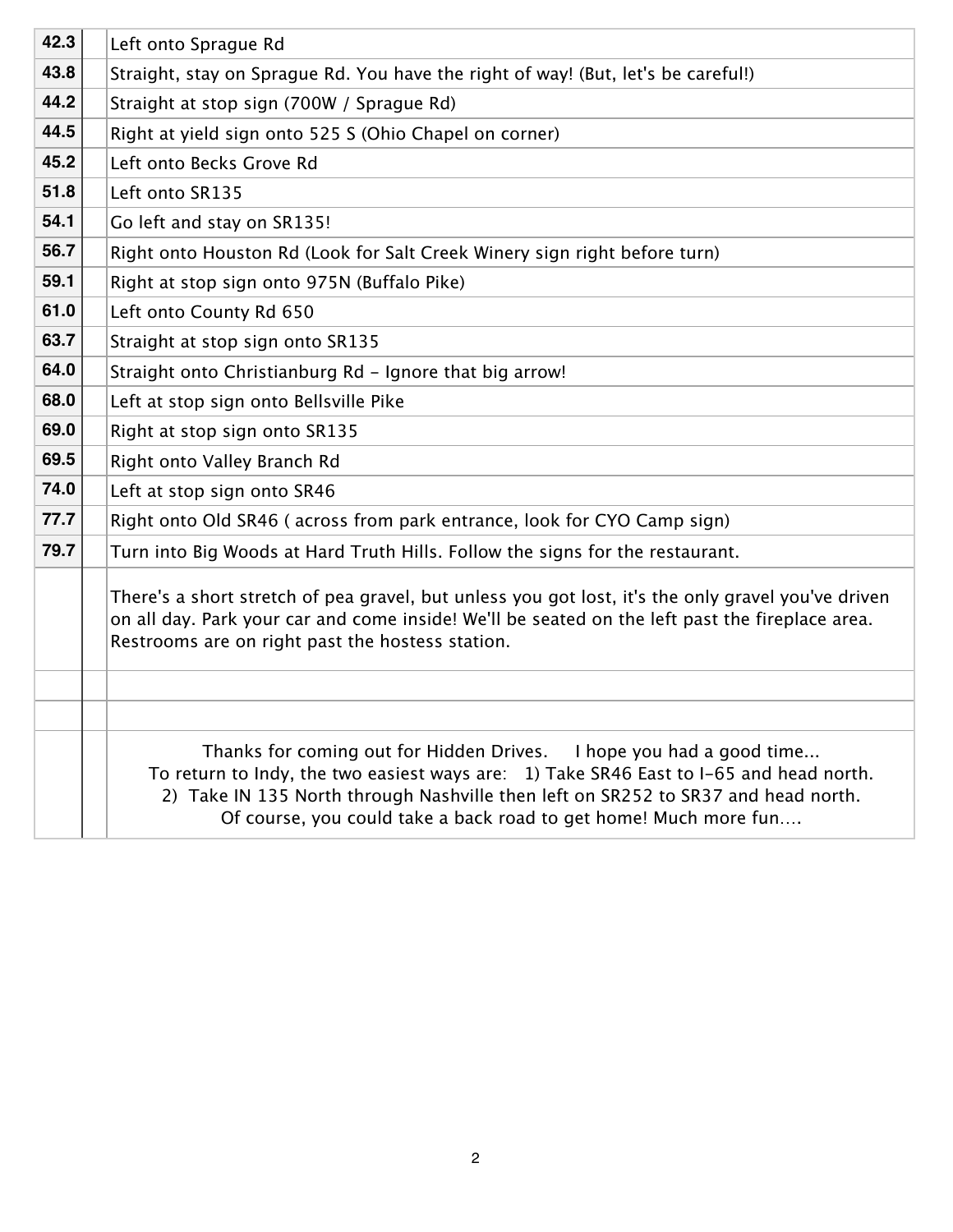|              | <b>Welcome to Hidden Drives 2018!</b><br>Remember to obey the rules of the road and watch for deer, dogs, turkeys, or other things<br>bouncing out into the road. The majority of the roads you will be driving on today are narrow<br>and have no edge lines or even a center line, so remember to stay to the right! The end of this<br>event is at the Big Woods restaurant at Hard Truth Hills in Nashville for lunch. Keep you eyes<br>open and have fun. Lost? (Really?) Try to remember the last point when you weren't lost and<br>call Sara J at 317-513-3453.<br>CTDNS = Cross Traffic Does Not Stop |
|--------------|----------------------------------------------------------------------------------------------------------------------------------------------------------------------------------------------------------------------------------------------------------------------------------------------------------------------------------------------------------------------------------------------------------------------------------------------------------------------------------------------------------------------------------------------------------------------------------------------------------------|
| <b>Miles</b> | <b>Directions</b>                                                                                                                                                                                                                                                                                                                                                                                                                                                                                                                                                                                              |
| 0.0          | Turn right on 300 W out of Indian Creek Middle School parking lot.                                                                                                                                                                                                                                                                                                                                                                                                                                                                                                                                             |
|              | Zero your odometer when you make the turn!                                                                                                                                                                                                                                                                                                                                                                                                                                                                                                                                                                     |
| 2.2          | Left onto Indian Creek Rd                                                                                                                                                                                                                                                                                                                                                                                                                                                                                                                                                                                      |
| 3.3          | Right at stop sign onto 200W                                                                                                                                                                                                                                                                                                                                                                                                                                                                                                                                                                                   |
| 4.1          | Right at stop sign at 125W                                                                                                                                                                                                                                                                                                                                                                                                                                                                                                                                                                                     |
| 4.2          | Left at stop sign onto 750S                                                                                                                                                                                                                                                                                                                                                                                                                                                                                                                                                                                    |
| 4.2          | Immediate right turn onto Peoga Rd                                                                                                                                                                                                                                                                                                                                                                                                                                                                                                                                                                             |
| 6.4          | Left at stop sign onto 250W (Sweetwater TR) Traffic from right has right of way                                                                                                                                                                                                                                                                                                                                                                                                                                                                                                                                |
| 8.7          | Bear right onto Ford Ridge Rd                                                                                                                                                                                                                                                                                                                                                                                                                                                                                                                                                                                  |
| 10.7         | Left onto Upper Salt Creek Rd                                                                                                                                                                                                                                                                                                                                                                                                                                                                                                                                                                                  |
| 13.5         | Left at stop sign onto Gatesville Rd - CTDNS                                                                                                                                                                                                                                                                                                                                                                                                                                                                                                                                                                   |
| 14.9         | There's a Port-O-Let on the right at the Gatesville Country store if you need a bio-break.                                                                                                                                                                                                                                                                                                                                                                                                                                                                                                                     |
|              | Rememer, your mileage will be off a bit if you make this stop.                                                                                                                                                                                                                                                                                                                                                                                                                                                                                                                                                 |
| 15.1         | Straight onto Hoover Rd                                                                                                                                                                                                                                                                                                                                                                                                                                                                                                                                                                                        |
| 22.2         | Right at stop sign onto SR46 - CTDNS                                                                                                                                                                                                                                                                                                                                                                                                                                                                                                                                                                           |
| 23.5         | Left onto Mt. Liberty Rd                                                                                                                                                                                                                                                                                                                                                                                                                                                                                                                                                                                       |
| 23.9         | Left - stay on Mt. Liberty Rd                                                                                                                                                                                                                                                                                                                                                                                                                                                                                                                                                                                  |
| 24.9         | Right - stay on Mt. Liberty Rd                                                                                                                                                                                                                                                                                                                                                                                                                                                                                                                                                                                 |
| 25.3         | Straight - turns into Rennie Seitz Rd.                                                                                                                                                                                                                                                                                                                                                                                                                                                                                                                                                                         |
| 27.2         | Right at stop sign onto Harrison Ridge Rd - CTDNS                                                                                                                                                                                                                                                                                                                                                                                                                                                                                                                                                              |
| 28.7         | Right at stop sign onto Bellsville Pike - CTDNS                                                                                                                                                                                                                                                                                                                                                                                                                                                                                                                                                                |
| 33.9         | Left onto Poplar Grove Rd                                                                                                                                                                                                                                                                                                                                                                                                                                                                                                                                                                                      |
| 35.1         | Continue straight, you're now on Harrison Creek Rd                                                                                                                                                                                                                                                                                                                                                                                                                                                                                                                                                             |
| 35.9         | Straight at stop sign. (Christianburg Rd)                                                                                                                                                                                                                                                                                                                                                                                                                                                                                                                                                                      |
| 36.8         | Left onto SR135 - CTDNS                                                                                                                                                                                                                                                                                                                                                                                                                                                                                                                                                                                        |
| 38.0         | Straight onto Houston Rd                                                                                                                                                                                                                                                                                                                                                                                                                                                                                                                                                                                       |
| 40.8         | Right at T onto 1100N                                                                                                                                                                                                                                                                                                                                                                                                                                                                                                                                                                                          |
| 40.8         | Curve left, you're on Buffalo Pike (675W)                                                                                                                                                                                                                                                                                                                                                                                                                                                                                                                                                                      |
| 42.7         | Left turn onto 750W (Houston Rd)                                                                                                                                                                                                                                                                                                                                                                                                                                                                                                                                                                               |
| 45.0         | Left at stop sign onto SR135 - CTDNS                                                                                                                                                                                                                                                                                                                                                                                                                                                                                                                                                                           |
| 47.6         | Right at stop sign. Stay on SR135                                                                                                                                                                                                                                                                                                                                                                                                                                                                                                                                                                              |